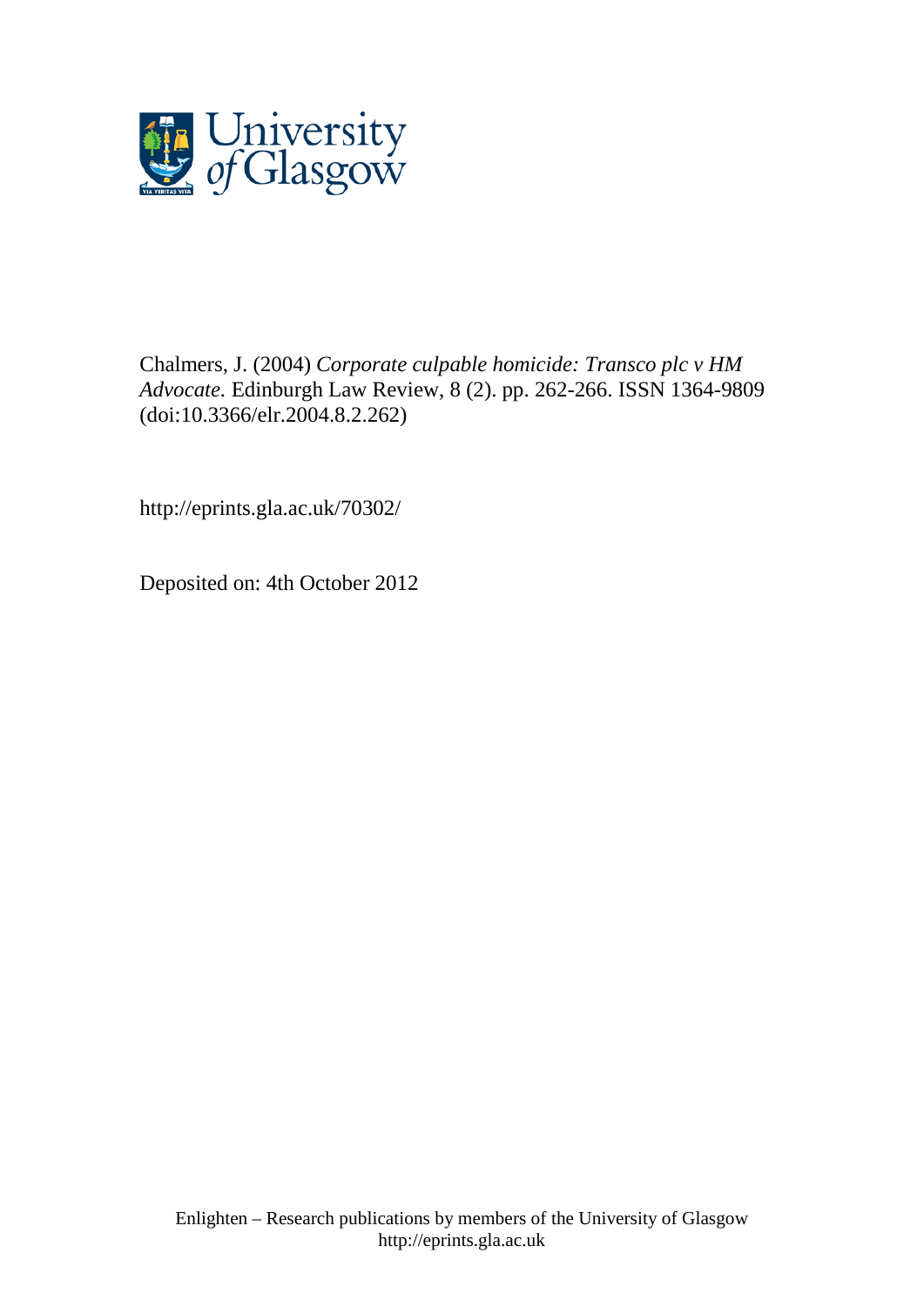EdinLR Vol 8 pp 262–266

# Corporate Culpable Homicide: *Transco plc* v *H M Advocate*

On 22 December 1999, an explosion in Larkhall resulted in the deaths of a family of four, the house which they occupied being completely destroyed by the blast. Following investigation by the police and Health and Safety Executive, Transco plc, a corporate body responsible for gas distribution, was charged with culpable homicide and, in the alternative, a contravention of sections 3 and 33(1) of the Health and Safety at Work Act 1974.

Transco objected to the competency and relevancy of the culpable homicide charge, but these objections were rejected at a preliminary diet. On appeal, however, it was held that the charge was irrelevant.<sup>1</sup> This decision – *Transco plc* v *H M Advocate*<sup>2</sup> – is significant as one of only a very small number of reported decisions which address the criminal liability of corporations under Scots law, and the only such decision to consider the potential liability of a corporation for culpable homicide. The court's decision also rests on certain assumptions about the nature of criminal responsibility under Scots law which deserve further scrutiny. This note seeks to highlight these issues and the possibilities for future development of the law.

### **A. SYMBOLISM AND DENUNCIATION**

As noted above, the indictment served on Transco included two alternative charges – one of culpable homicide and the second of a contravention of sections 3 and 33(1) of the Health and Safety at Work Act 1974.<sup>3</sup> In the case of both offences (as a corporate body cannot, for obvious reasons, be sentenced to imprisonment), the maximum penalty on conviction would be an unlimited fine.

That does, therefore, raise the question of why Crown Office should have been concerned to bring a culpable homicide charge, and equally why Transco should have been moved to contest the validity of such a charge. In both cases, the answer is grounded in symbolism. Rightly or wrongly, the denunciatory effect of a conviction for culpable homicide would inevitably have been greater than that of a conviction for a violation of the 1974 Act. Additionally, it is often assumed that such symbolism would have practical consequences in the form of a higher penalty being imposed on the offending corporation. Such a consequence is possible, but not inevitable – in the five successful prosecutions to date for corporate manslaughter under English law, the average fine appears to have been £15,000.<sup>4</sup> Conversely, the fact that a prosecution is brought under the 1974 Act rather than at common law does not necessarily mean that any fine imposed will be low: the Southall rail crash (in which seven people died) resulted in a fine of £1.5 million being levied on Great Western Trains.<sup>5</sup>

- 1 The decision was unanimous. Opinions were delivered by Lord Hamilton and Lord Osborne, while Lord MacLean concurred with Lord Hamilton.
- 2 *Transco plc* v *HM Advocate* 2004 SLT 41 (henceforth *Transco*).
- 3 The (lengthy) indictment is not included in full in the SLT report of the case. At the time of writing, it was available from the Crown Office website (<*http://www.crownoffice.gov.uk/news\_items/Transco% 20release%20and%20indictment.doc*>).
- 4 Centre for Corporate Accountability, *Manslaughter Cases Convictions of Companies, Directors etc* (<*http://www.corporateaccountability.org/manslaughter/cases/convictions.htmi>*).
- 5 At the time of writing, Thames Trains was awaiting sentence for offences under the 1974 Act relating to the Paddington rail disaster in October 1999 in which thirty-one passengers were killed. See "Paddington train crash company faces huge fine", *Daily Telegraph*, 11 Dec 2003.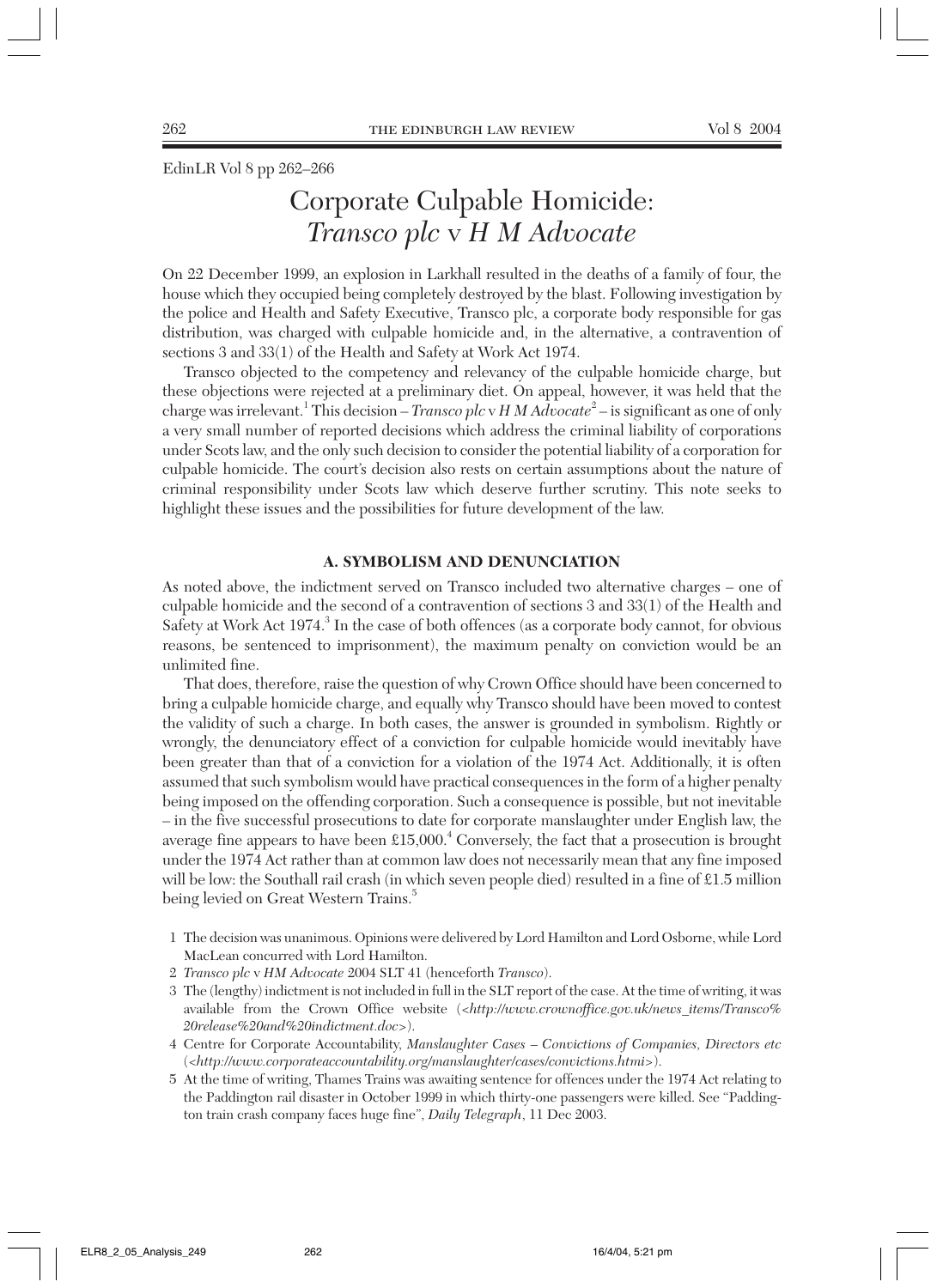## *B. MENS REA* **AND ADVERTENCE**

The form of culpable homicide on which the Crown case in *Transco* was based was what is sometimes, perhaps misleadingly, referred to as "lawful act" culpable homicide. As Lord Hamilton observes, this terminology serves only to distinguish this form of culpable homicide from "unlawful act" culpable homicide: "it is plain that culpable homicide of [this] kind can be committed not only where some lawful duty is performed in a culpable way but also where in any circumstances a person acts or fails to act with the requisite degree of culpability and death results."<sup>6</sup>

The first question, therefore, for the *Transco* court was general and not directly concerned with the issue of corporate culpability: what *is* the "requisite degree of culpability" required for this form of culpable homicide? This is not a point on which the court reaches a concluded view, but Lords Hamilton and Osborne are clear on one crucial point: a "state of mind" is required.  $\mathrm{^{7}As}$ Lord Hamilton explains:

…under the law of Scotland the mental element (*mens rea*) is and remains a necessary and significant element in the crime of ("lawful act") culpable homicide. That element may, of course, be proved in various ways, including proof by inference from external facts. But it is, in my view, erroneous to suppose that the actual state of mind of a person accused of culpable homicide of this kind can be ignored and guilt or innocence determined solely on the basis of proof that the conduct in question fell below an objectively set standard.<sup>8</sup>

Although the point is not entirely clear, this approach appears to assume that *mens rea* must entail at least awareness of risk.<sup>9</sup> Lord Hamilton goes on to justify this position by reference to the "general requirement of the law of Scotland … that a common law crime can be committed only where the requisite mental element exists,"<sup>10</sup> noting Hume's reference to the requirement of "dole", or a "corrupt and evil intention",<sup>11</sup> and Macdonald's reference to "wicked intent".<sup>12</sup>

It seems doubtful, however, that either Hume or Macdonald intended these phrases to have the meaning which might be read into them by a modern criminal lawyer. Macdonald, while insisting on "wicked intent" for criminal liability, held that such wicked intent may be excluded by a mistake which "is based on reasonable grounds and would, if true, have justified the act done."<sup>13</sup> Similarly, Hume took the view that a person who appropriated property in the mistaken belief that it was his own would be guilty of theft unless the belief was "excusable"<sup>14</sup> – that is, it seems, that there were reasonable grounds for the belief. But to hold a person guilty of theft on the basis that he does not have reasonable grounds for his belief that he is the owner of the

- 6 *Transco*, per Lord Hamilton at 54.
- 7 Lord Osborne specifically describes this as a "criminal intent": *Transco*, per Lord Osborne at 45.
- 8 *Transco*, per Lord Hamilton at 54.
- 9 It has sometimes been argued that negligence, being inadvertent, cannot amount to *mens rea* because it does not involve awareness of risk and is therefore not a state of mind. But that is to attach too much weight to a "question of nomenclature" and does not address the real question of whether negligence is an appropriate basis for criminal responsibility. See H L A Hart, "Negligence, *mens rea* and criminal responsibility", in *Punishment and Responsibility* (1968), 136.
- 10 *Transco,* per Lord Hamilton at 55.
- 11 D Hume, *Commentaries on the Law of Scotland, Respecting Crimes*, 4th edn by B R Bell (1844), vol 1, 21.
- 12 J H A Macdonald, *A Practical Treatise on the Criminal Law of Scotland*, 5th edn by J Walker and D J Stevenson (1948), 1.
- 13 Macdonald, 11. It should be noted that the references by Lord Hamilton and this note to Macdonald's text are references to interpolations in Walker and Stevenson's fifth and final edition. Previous editions asserted that wicked intent would be presumed, and did not address the issue of mistaken belief in this way.
- 14 See Hume, 1, 73-75.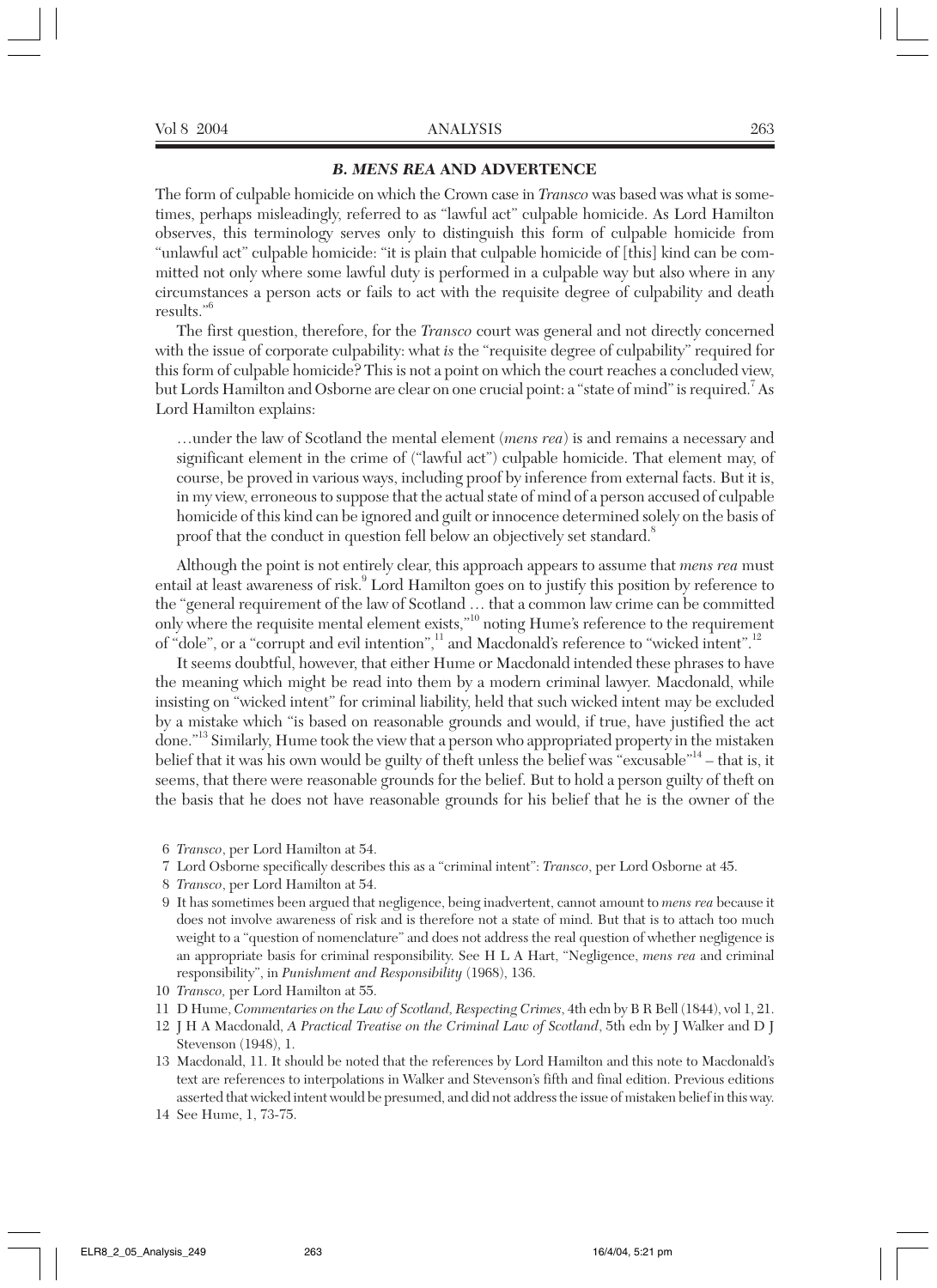property is, in fact, to hold him liable for his conduct "falling below an objectively set standard" – exactly the kind of liability which Lord Hamilton rejects.

This approach, reliant as it is on general principles of criminal culpability, has potential consequences which range far beyond the issue of corporate culpable homicide. Most obviously, if *mens rea* requires awareness of risk, then that would seem to bolster the rule in *Jamieson* v *HM Advocate* that a man who has sexual intercourse with a woman in the unreasonably mistaken belief that she is consenting cannot be guilty of rape (or any other offence), despite the recent hint by the High Court that this rule might be open for reconsideration.<sup>15</sup> Lord Hamilton's approach is consistent with the general trend in Scots criminal law towards subjectivism $16 - a$  trend which may be defensible, but which probably cannot be justified on the basis of reference to writers such as Hume and Macdonald, who employed a rather different concept of criminal culpability.

#### **C. ATTRIBUTING** *MENS REA* **TO THE COMPANY**

Having considered the question of what form of *mens rea* is required for culpable homicide, both Lords Hamilton and Osborne went on to conclude that such *mens rea* may only be brought home to a corporate body by means of the identification principle outlined in *Tesco Ltd* v *Nattrass*. <sup>17</sup> In accordance with that principle, it must be demonstrated that an individual (or perhaps a group of individuals acting collectively), who could be identified as the "directing mind and will" of the corporation, possessed the requisite *mens rea*. <sup>18</sup> It seems likely that this principle applies to all common law crimes under Scots law,<sup>19</sup> but the position of statutory crimes is likely to be a more complex matter dependent on the particular statute concerned.<sup>20</sup>

The identification principle was, indeed, accepted by Crown counsel during the hearing of the appeal. The advocate depute, however, sought to argue that provided it could be shown that a series of individuals (or committees) who could be described as the "directing mind and will" of the corporation had certain knowledge, the company could be regarded as having the sum total of that knowledge, and therefore as possessing the *mens rea* of culpable homicide, despite the fact that no individual or individuals themselves possessed such *mens rea*. That approach was, however, rejected by the court, with Lord Hamilton describing it as "an aggregation of separate states of mind" and therefore "contrary to the basic tenets of Scots criminal law".<sup>21</sup>

Even if aggregation in the form proposed by the Crown had been permissible, it is difficult to see how it could possibly have led to a successful prosecution. The point may be explained by way of an example, as follows. We may assume that a natural person (A), if aware of facts B and C, can be expected to conclude on the basis of that knowledge that risk D exists. Let us assume also that risk D is of a sufficient degree that awareness of that risk will amount to sufficient *mens rea* for culpable homicide (in the sense that *mens rea* is understood by the *Transco* court). If A were to be prosecuted for a culpable homicide, evidence that he was aware of facts B and C will be relevant to prove that he was aware of risk D. That is uncontroversial, but what may be overlooked is that A's culpability is based on his awareness of that risk and *not* his knowledge of the underlying facts (even if such knowledge is a necessary precursor for awareness of the relevant risk). If it can be shown merely that A was aware of facts B and C, but not of risk D

16 Cf the potential consequences of the decision in *Drury* v *HM Advocate* 2001 SLT 1013, on which see F Leverick, "Mistake in self-defence after *Drury*" 2002 JR 35.

- 18 See *Transco*, per Lord Hamilton at 57 and Lord Osborne at 51.
- 19 See *Transco,* per Lord Hamilton at 57.
- 20 See *Meridian Global Funds Management Asia Ltd* v *Securities Commission* [1995] 2 AC 500; J Ross, "Corporate criminal liability: one form or many forms?" 1999 JR 49.
- 21 *Transco,* per Lord Hamilton at 60.

<sup>15</sup> See *Lord Advocate's Reference (No 1 of 2001)* 2002 SLT 466, per Lord Justice General Cullen at 476.

<sup>17 [1972]</sup> AC 153.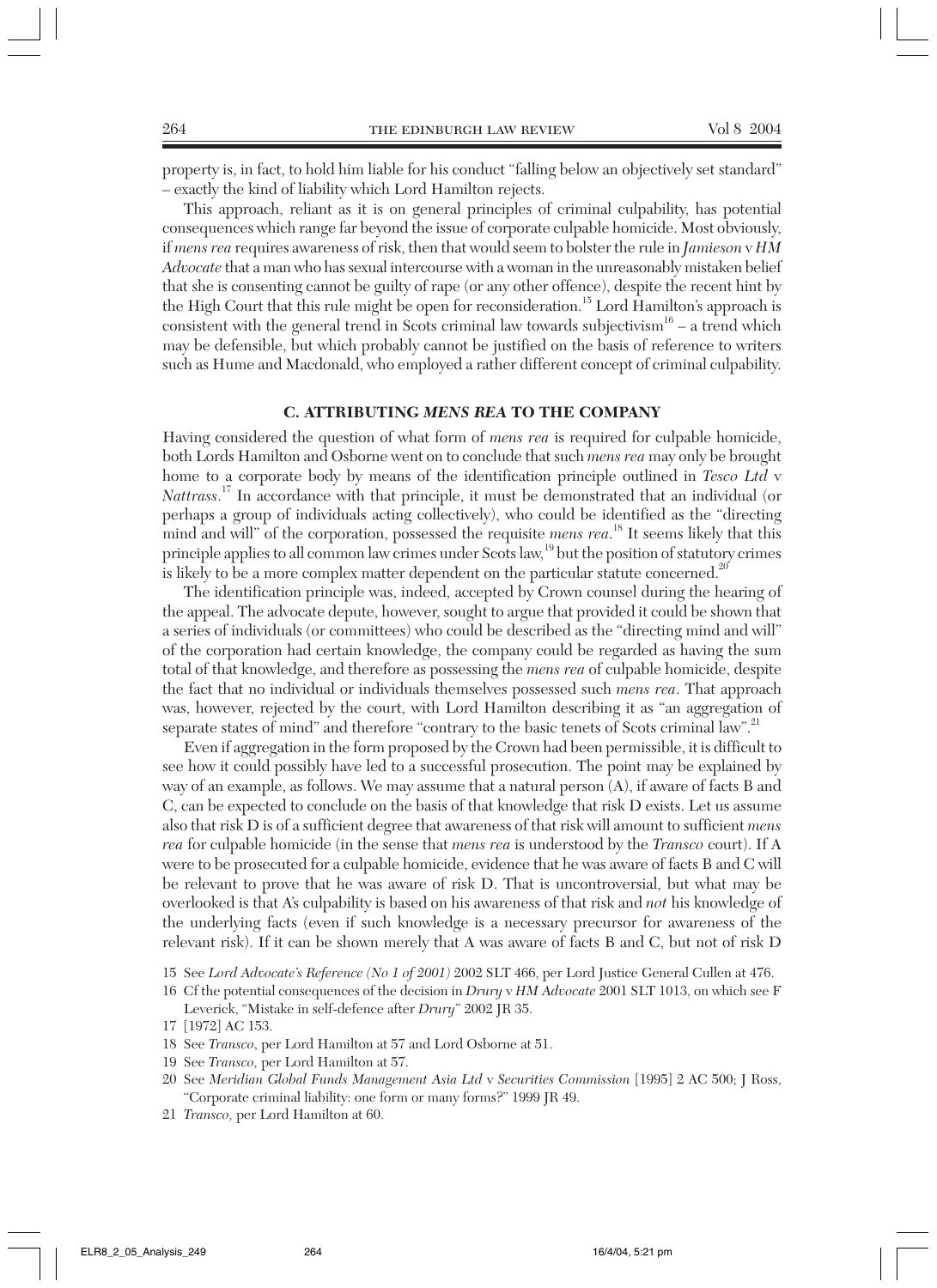(perhaps because A was mentally subnormal and therefore unlikely to appreciate the consequent risk), $^{22}$  this will not be sufficient for criminal liability. In a similar vein, showing that a corporation was aware of facts B and C cannot, logically, suffice to show that the corporation was "aware" (in the sense required by the identification principle) of risk D. Such proof may be sufficient to show that the corporation *should* have known of risk D, but the approach taken by the *Transco* court to *mens rea* means that "should have known" will not suffice for liability.

#### **D. IS CORPORATE CULPABLE HOMICIDE A REALISTIC POSSIBILITY?**

The decision in *Transco* does not, of course, rule out the possibility of a corporation being found guilty of culpable homicide under Scots law. However, the English experience with the identification doctrine suggests that it will be difficult, if not impossible, to bring a successful prosecution against a large and complex corporation. Prosecutions may be possible where the corporation is a small one and a single individual can more readily be identified as the "directing mind and will" of the corporation, but in such cases it is doubtful whether much is gained by proceeding against the corporation rather than against that individual directly.<sup>23</sup>

One question remains. The indictment served on Transco was quite clearly based on an allegation of lawful act culpable homicide. However, there is arguably an alternative route to succeeding in a prosecution for corporate culpable homicide, which is this. If Transco was guilty of conduct amounting to an offence under the 1974 Act, and this conduct caused four deaths, then is this not arguably *unlawful* act culpable homicide? The scope of unlawful act culpable homicide in Scots law is less than clear, but it seems that the High Court has been prepared to accept that a theft which causes a death may be unlawful act culpable homicide (without, therefore, the need to prove the *mens rea* required for lawful act culpable homicide).<sup>24</sup> It is difficult, therefore, to see why a breach of sections 3 and 33(1) of the 1974 Act, which carry with them a much greater risk of personal injury or death than does theft, should not also provide a foundation for the offence. It may be, of course, that a charge of unlawful act culpable homicide cannot be based on conduct which is an offence under statute rather than common law,<sup>25</sup> but this is a question which has yet to be determined by the courts. $^{26}$ 

#### **E. WHERE NOW?**

It remains possible that the Scottish Parliament may legislate on the issue of corporate criminal liability, perhaps by way of a member's Bill. On the 3 June 2003, Karen Gillon MSP lodged a proposal for such legislation: a "Culpable Homicide by Corporate Bodies Bill", "to provide for a charge of culpable homicide to be brought against corporate bodies". The proposal was supported by twenty-one MSPs.<sup>27</sup>

- 22 See, e.g., *R* v *Stephenson* [1979] QB 695.
- 23 Save, perhaps, in the unlikely case where the prosecution can prove that an individual who was necessarily a "directing mind and will" of the corporation acted with the requisite *mens rea*, but cannot establish the identity of that individual. Cf *Purcell Meats (Scotland) Ltd* v *McLeod* 1987 SLT 528.
- 24 *Lourie* v *HM Advocate* 1988 SCCR 634.
- 25 If unlawful act culpable homicide could be based on a statutory offence, it might entail the consequence that causing death by dangerous driving was necessarily culpable homicide. However, it could be argued that this is an exception caused by the particular structure of criminal liability which Parliament has opted for under the Road Traffic Acts.
- 26 It is also arguable that a violation of ss 3 and 33(1) of the 1974 Act represents an omission rather than an act – but again, it has never been decided that a charge of unlawful act culpable homicide cannot be based on a criminal omission.
- 27 Scottish Parliament, *Business Bulletin* No 99/2003, section G.